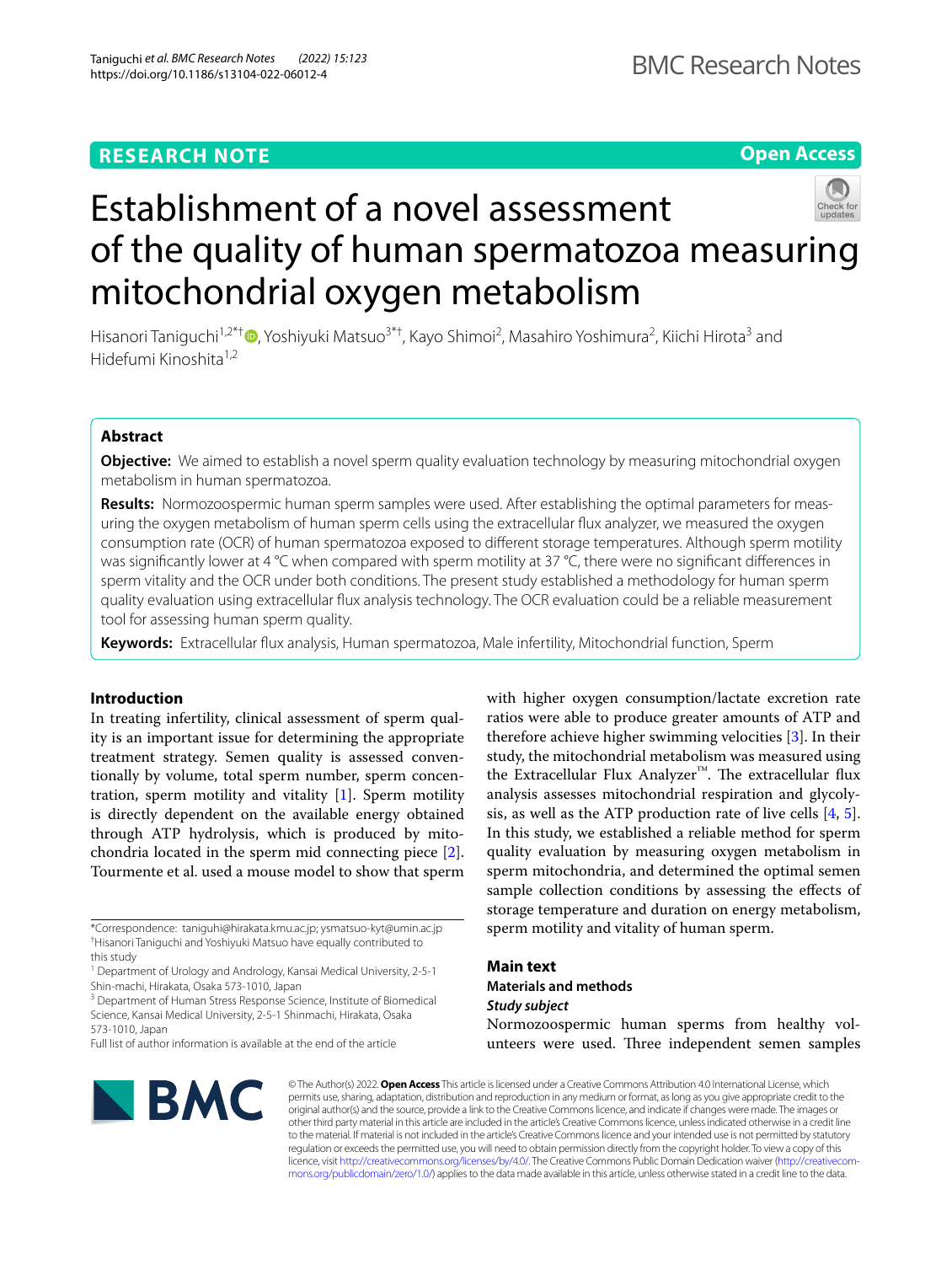collected before evaluating oxygen metabolism gave normal semen parameter ranges, including semen volume  $\geq$  1.4 mL, sperm concentration  $\geq$  16 million/mL and total motility  $\geq$  42% (standard values according to the World Health Organization (WHO) laboratory manual) [\[1](#page-5-0)]. The volunteer had no medical history that indicated possible infertility, such as diabetes mellitus, sexually transmitted diseases, ejaculatory disorders, medically treated psychological illnesses or genetic diseases.

#### *Human semen sample preparation*

All semen samples were obtained by masturbation into a wide-mouth sterile plastic container in an isolated room just prior to conducting the experiments. All samples were analyzed within 1 h of collection. Sexual abstinence for 3 days was requested. Samples were diluted according to the instructions of the WHO laboratory manual [[1\]](#page-5-0). Sperm concentration, motility and sperm morphology were analyzed by a Sperm Motility Analysis System (SMAS; version 1.0, Kaga Electronics, Tokyo, Japan) [\[6](#page-5-5)]. The percentage of motile spermatozoa was classified as progressively motile (WHO class  $A+B$ ), non-progressively motile (WHO class C) and immotile (WHO class D). Motile spermatozoa (WHO class  $A + B$ ) were separated by a density gradient system. A fresh semen sample was overlaid on 6.0 mL layers of the ISolate stock solution (Irvine Scientifc, Santa Ana, CA, USA) in a conical centrifuge tube. Stirred the boundaries between the semen sample and ISolate stock solution using a pipette. The sample tube was then centrifuged at a low speed of 400×*g* for 30 min. in room temperature. Highly mobile and morphologically normal cells that formed a pellet at the bottom of the sample tube were isolated by an additional centrifugation step at a low speed of 200×*g* for 10 min using the 1000  $\mu$ L of Universal IVF Medium (ORIGIO Japan, Yokohama, Japan). After isolating highly active, normal sperm from lower quality sperm and other elements, these normal sperm were divided into two samples and incubated at 4 or 37 °C for 2 h.

# *Measurement of sperm vitality*

After incubation under the two diferent conditions, sperm motility and vitality were assessed prior to extracellular fux analysis of oxygen consumption. Sperm motility was assessed by SMAS and vitality was evaluated by eosin-nigrosin staining. Ten microliters of each sample was mixed with staining solution and the sample placed onto a glass slide. Two hundred spermatozoa were examined using a phase contrasted microscope (Olympus, CKX41). Unstained spermatozoa were counted as live cells, and the ratio of living spermatozoa was determined [\[7](#page-5-6)].

# *Extracellular fux analysis of human spermatozoa*

Reagents used in this study are listed in Additional file [1](#page-4-0): Table  $S1$ . The XFp cell culture miniplates (Agilent Technologies, Santa Clara, CA, USA) were coated with 0.25 mg/mL concanavalin A (Sigma, St. Louis, MO, USA; 25 µL per well) for 30 min at room temperature, washed thrice with water, and dried for 1 h. Motile spermatozoa were suspended in modifed Tyrode's (mT) solution (131.89 mM NaCl, 2.68 mM KCl, 0.49 mM MgCl, 0.36 mM NaHPO, 1.8 mM CaCl) [[3](#page-5-2), [8\]](#page-5-7) supplemented with 2 mg/mL bovine serum albumin (BSA), 5 mM glucose, 1 mM sodium pyruvate, and 2 mM glutamine. Cell suspensions prepared in XF Dulbecco's Modifed Eagle's Medium (XF DMEM, Agilent Technologies) were used for comparison. Sperm cells were seeded onto the coated culture plates at a density of  $1 \times 10^6$  sperm/well. The plates were then centrifuged at 300*g* for 1 min and cell adhesion to the bottom of the well was confrmed using a microscope (Olympus, CKX41).

The XF Cell Mito Stress Test was carried out according to the manufacturer's instructions. Briefy, the sensor cartridge for the fux analyzer was hydrated at 37 °C in a non- $CO<sub>2</sub>$  incubator one day before the experiment. The injection port A on the sensor cartridge was loaded with oligomycin (a complex V inhibitor, fnal concentration 1 μM), FCCP was loaded into port B, and rotenone/ antimycin A (inhibitors of complexes I and III, fnal concentration 0.5 μM each) were loaded into port C. During sensor calibration, cells were incubated at 37 °C in 180 μl of assay medium (XF DMEM or mT solution) in the non- $CO<sub>2</sub>$  incubator [\[9](#page-5-8)]. The oxygen consumption rate (OCR) and extracellular acidifcation rate (ECAR) of human sperm were measured using the XFp Extracellular Flux Analyzer™ (Agilent Technologies) with 1 min-mix and 2 min-measure cycles. Three measurements were recorded for each step. (Additional fle [2:](#page-4-1) Figure S1)

The OCR under the two conditions of sperm storage was determined to assess diferences in human sperm mitochondrial energy metabolism. The collected same semen sample was divided into two groups and incubated for 2 h at either 4 °C or 37 °C before extracellular flux analysis. A flow chart of the extracellular flux analysis of human spermatozoa is presented in Additional file [3](#page-4-2): Figure S2.

## *Statistical analysis*

The experiment was repeated three times in triplicate. Data are expressed as the mean  $\pm$  standard error (SE) and analyzed using the two ways analysis of variance (ANOVA). A  $p$  value of  $< 0.05$  was considered to be statistically significant. Statistical analyses were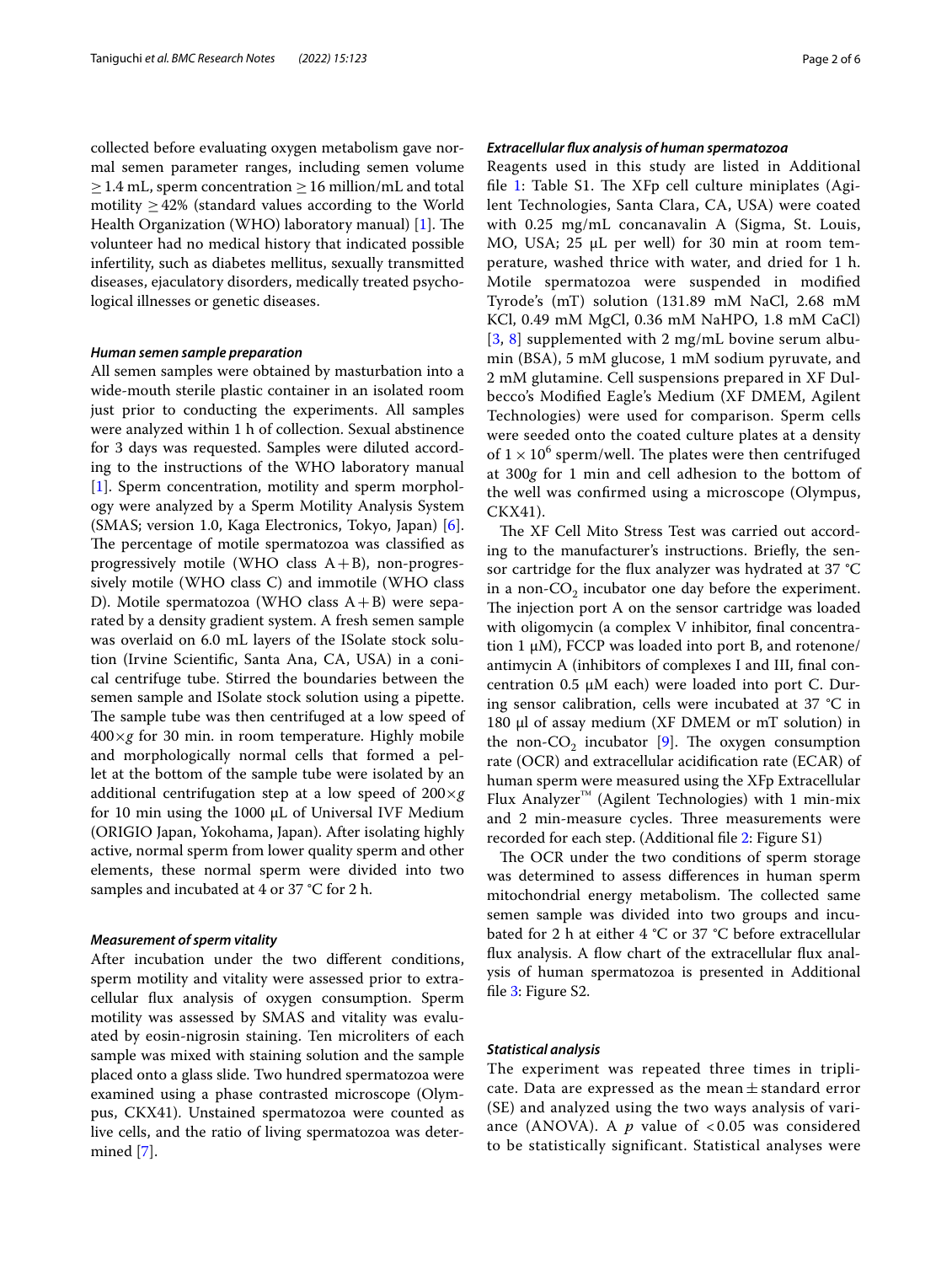performed with SPSS Statistics version 21.0 (IBM Corp., Armonk, NY, USA).

# **Results**

# **Establishing a method for measuring oxygen consumption by human spermatozoa**

For measurement of oxygen consumption by human spermatozoa, the assay plates were treated with the candidate coating materials (i.e., concanavalin A, poly-D-lysine, and Cell-Tak adhesive) to immobilize sperm cells on the bottom well. Concanavalin A was selected as the primary option for sperm immobilization as it provided enhanced cell attachment as compared with the other commonly used coating reagents (Additional file [4](#page-4-3): Figure S3). Next, we optimized the composition of assay media suitable for measuring mitochondrial respiration in human sperm. The XF Cell Mito Stress Test was performed with sperm cells plated either in DMEM-based media or mT solution. The changes in OCR in response to the modulators of cellular respiration were minimal when assayed in XF DMEM (Fig. [1a](#page-2-0)). Replacing the media with the mT solution significantly improved the results with a greater dynamic range for OCR values (Fig. [1b](#page-2-0)). Based on these observations, the mT solution was selected as a preferred medium for extracellular flux analysis using human sperm rather than the general DMEM.

# **Optimization of the FCCP concentration**

In the XF Mito Stress Test, the addition of FCCP, a potent uncoupler of mitochondrial oxidative phosphorylation, allows an estimate of the maximal respiratory capacity of mitochondria. Three doses (i.e., 0.5, 1.0 and 2.0  $\mu$ M) of FCCP were tested to determine optimal concentration that can achieve maximal stimulation of OCR. The injection of FCCP at a dose of 0.5 µM yielded the highest OCR, and the value decreased at higher concentrations of FCCP (Additional file [5](#page-4-4): Figure S4). Thus,  $0.5 \mu M$  was chosen as the optimal concentration of FCCP for human sperm and used for further analysis.

# **The impact of storage conditions on sperm motility and mitochondrial respiration**

Two storage conditions were examined following isolation and collection of motile sperm: (i) incubation at  $4 °C$  for 2 h and (ii) incubation at 37 °C for 2 h. Although no significant difference in sperm vitality was observed under both conditions (81.4% vs. 86.5%;  $p = 0.14$ ), sperm motility of sperm incubated at 4 °C was lower than sperm incubated in 37 °C (61.5% vs. 82.5%;  $p = 0.031$ ) (Table [1\)](#page-3-0). The OCR under both conditions clearly increased upon addition of 0.5  $\mu$ M FCCP with a maximum respiration rate of > 30 pmol/ min reached. The OCR decreased after the addition of antimycin A/rotenone, indicating that respiration capacity was not exhausted during the storage

<span id="page-2-0"></span>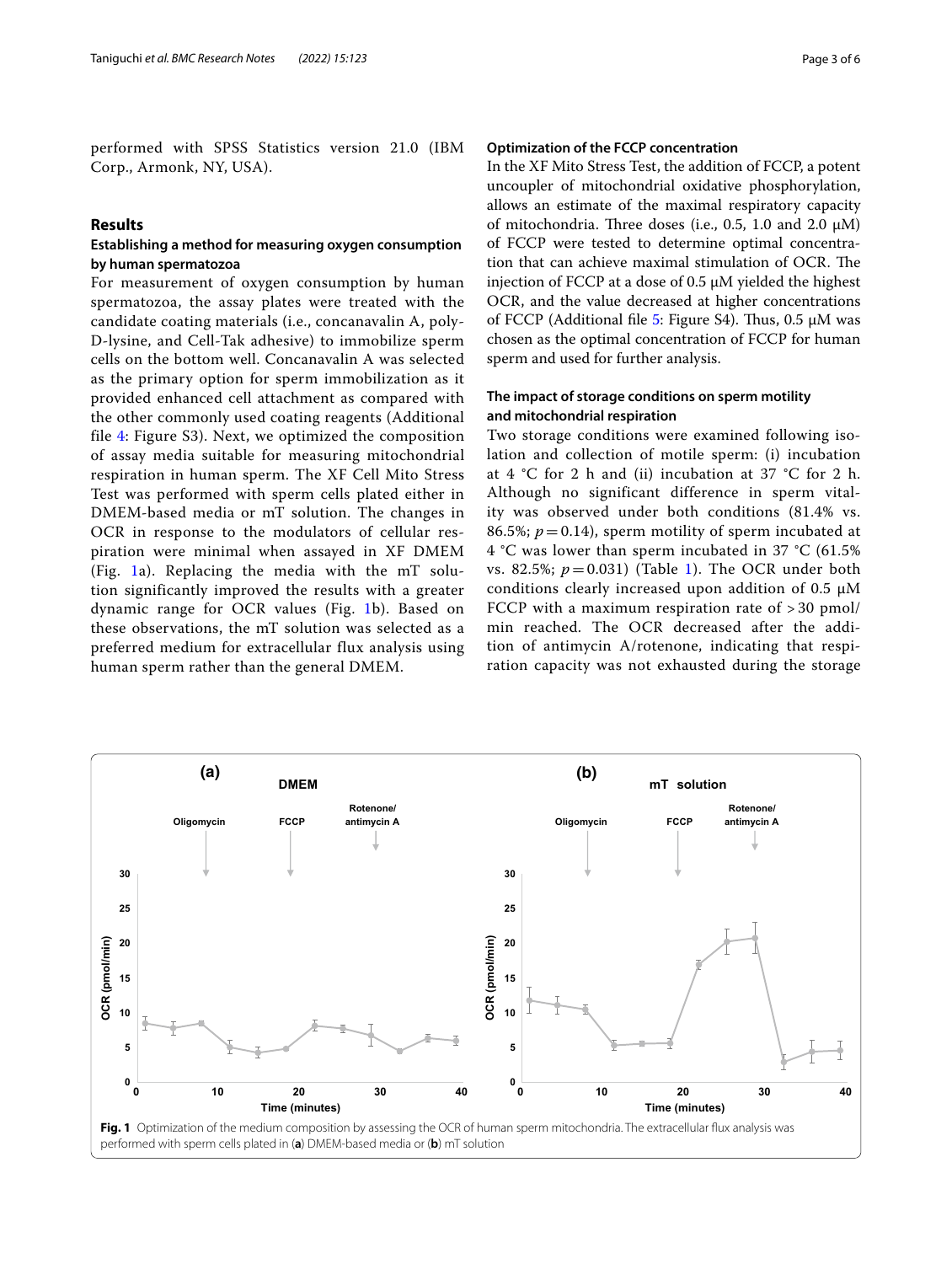# <span id="page-3-0"></span>**Table 1** Characteristics of semen samples

| Original semen sample                              |          |               |                |
|----------------------------------------------------|----------|---------------|----------------|
| Semen volume, mL                                   |          | 2.8           |                |
| Sperm cell concentration, $\times$ 10 <sup>6</sup> |          | 81.3          |                |
| Total sperm motility, %                            |          | 68.6          |                |
| Relative abundance. %                              | WHO A. B | 62.2          |                |
|                                                    | WHO C    | 6.34          |                |
|                                                    | WHO D    | 31.4          |                |
|                                                    |          | Temperature   |                |
| After 2 h of incubation                            |          | $4^{\circ}$ C | $37^{\circ}$ C |
| Sperm vitality, %                                  |          | 81.4          | 86.5           |
| Sperm motility, %                                  |          | 62.8          | 81.2           |

Data represent the mean values of three samples before and after 2 h of incubation at the indicated temperature

(Fig. [2a](#page-3-1)). No significant difference in basal respiration, maximal respiration or spare respiratory capacity of human sperm under the two conditions was observed (Fig. [2b](#page-3-1)–d). The basal ECAR values, indicative of glycolytic activity, were comparable between the two storage conditions (Fig. [2a](#page-3-1)).

# **Discussion**

This study established extracellular flux analysis of oxygen consumption by human spermatozoa using the Extracellular Flux Analyzer™. Using this novel sperm quality assessment method, we showed that sperm motility of semen stored at low temperature (4 °C) for 2 h was signifcantly lower when compared with sperm motility of semen stored at a higher temperature (37 °C). In contrast, no difference in the OCR was observed. These results showed that mitochondrial respiration by highly active, normal human spermatozoa was maintained under both storage conditions. In addition, no diference in sperm vitality was observed under both conditions.

Sperm mitochondrial activity plays an important role in ensuring normal sperm function and energy homeostasis by oxidative phosphorylation and ATP synthase [[2\]](#page-5-1), and sperm motility is directly dependent on available energy provided by ATP hydrolysis [[2](#page-5-1)]. Ruiz-Pesini et al. showed that the mitochondrial membrane potential and OCR are positively associated with ATP content, the proportion of motile sperm and sperm velocity [\[2](#page-5-1)]. Therefore, determining the relationship between sperm mitochondrial function

<span id="page-3-1"></span>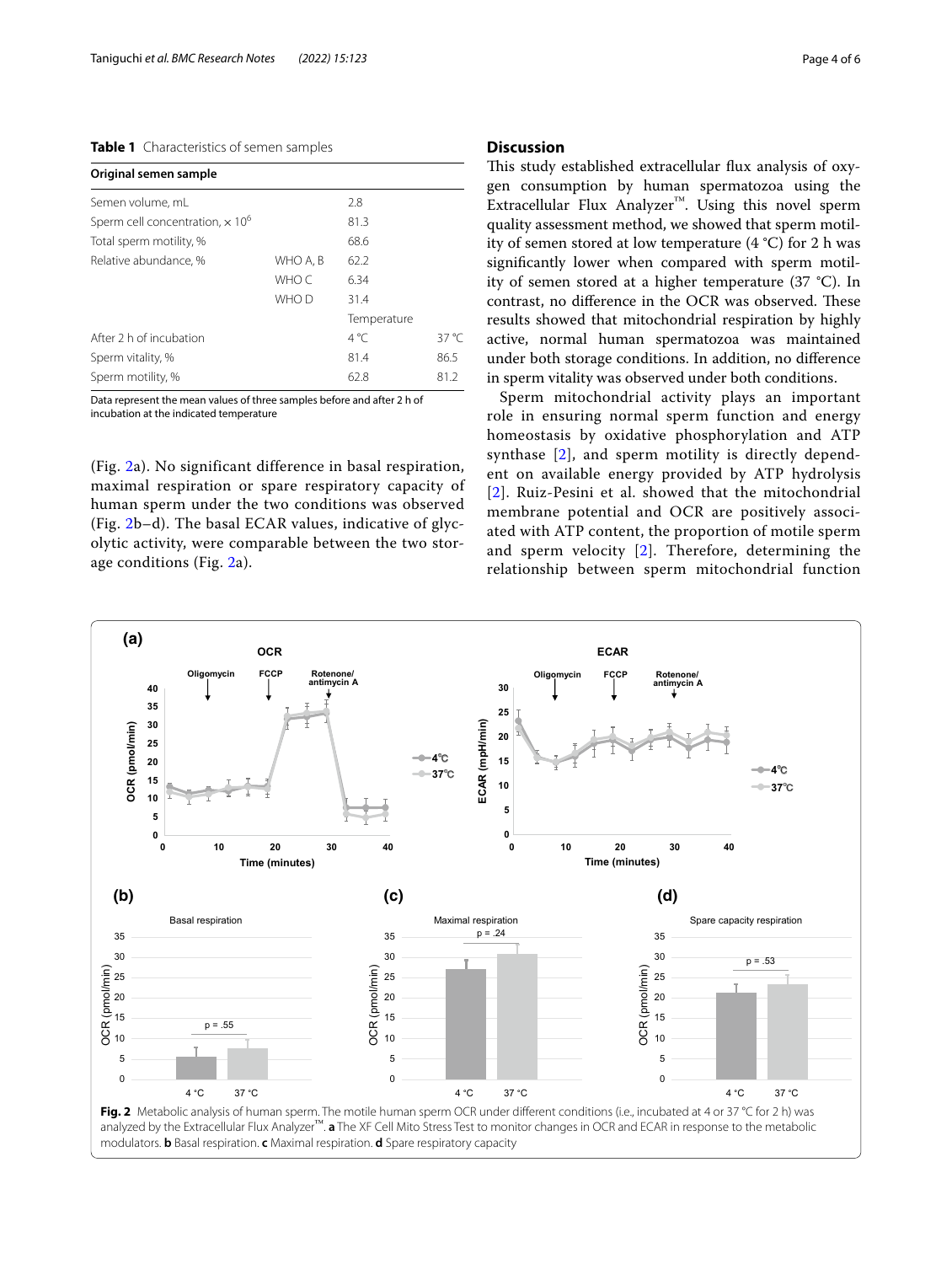and sperm quality is important for assessing the quality of human sperm. Sperm with higher motility have a higher fertilization rate during micro-insemination [[10](#page-5-9)], whereas mitochondrial DNA deletion is associated with reduced motility and DNA fragmentation of sperm [\[11,](#page-5-10) [12\]](#page-5-11).

Previously, Tourmente et al. showed that mice sperm produced more ATP and swam faster when they had a high respiration/glycolysis ratio and a high reliance on respiration. This previous study also showed that the usage ratio of ATP production pathways defines sperm motility in mice, and revealed the utility of extracellular flux analysis for examining oxygen consumption and extracellular acidification of spermatozoa [[3\]](#page-5-2). In this study, we focused on using extracellular flux analysis to validate those previously reported observations in humans. Thus, our report is a seminal study examining sperm quality in relation to mitochondrial metabolism.

Extracellular flux analysis of human spermatozoa showed that there was no significant difference in the OCR at the two temperatures examined. Thus, although a decrease in sperm motility was observed at low temperature (4 °C), the sperm mitochondrial OCR was maintained over the temperature range (4–37 °C) and storage period  $(\leq 2 \text{ h})$  examined. These results indicated that mitochondrial ATP synthase activity is maintained at low temperatures for a minimum of 2 h. Sperm spare respiratory capacity was approximately three times higher than basal respiration (Fig. [2](#page-3-1)d), which revealed that there is considerable spare capacity in human sperm oxygen consumption.

The WHO laboratory manual for the examination and processing of human semen recommends the following for semen sample collection: (i) the sample should be collected after a minimum of 2 days and a maximum of 7 days of sexual abstinence; (ii) the man should deliver the sample to the laboratory within 1 h of collection, and (iii) the specimen container should be kept at ambient temperature, i.e., between 20 and 37 °C [[1\]](#page-5-0). These recommendations should ensure sperm quality. This recommendation is acceptable based on our assessment of the sperm mitochondrial OCR.

Our study indicate that the quality of the sperm should not be assessed immediately after taking delivery of the semen sample from the patient but after incubating the sample at  $37 \text{ °C}$  for at least  $30 \text{ min}$  to ensure an accurate reading of normal mitochondrial function. In assessing human sperm quality of infertile couples, the approach to prepare sperm samples used in this study is recommended.

# **Conclusion**

This study established a human sperm quality evaluation technology using oxygen metabolism in mitochondria and showed that the OCR was maintained over the temperature range of 4–37 °C for a duration of 2 h. In addition to conventional functional indicators such as motility and survival rate, this novel technology can be potentially developed into a novel quantitative and objective evaluation method of sperm quality.

# **Limitations**

The limitations of this study include a small number of semen samples, analysis of a single participant with only normal sperm quality according to the WHO 2021 criteria and the examination of only motile sperm. Despite these limitations, we have established a novel human sperm quality evaluation technology using oxygen metabolism in mitochondria of human sperm.

#### **Abbreviations**

ATP: Adenosine triphosphate; DMEM: Dulbecco's modifed eagle medium; DNA: Deoxyribonucleic acid; FCCP: Carbonyl cyanide-p-trifuoromethoxyphenylhydrazone; IVF: In vitro fertilization; mT: Modifed Tyrode's; OCR: Oxygen consumption rate; SMAS: Sperm Motility Analysis System; WHO: World Health Organization.

#### **Supplementary Information**

The online version contains supplementary material available at [https://doi.](https://doi.org/10.1186/s13104-022-06012-4) [org/10.1186/s13104-022-06012-4](https://doi.org/10.1186/s13104-022-06012-4).

<span id="page-4-0"></span>**Additional fle 1: Table S1.** Key resources.

<span id="page-4-2"></span><span id="page-4-1"></span>**Additional fle 2: Figure S1.** XF cell mito stress test.

<span id="page-4-3"></span>**Additional fle 3: Figure S2.** Flow chart of the extracellular fux analysis of human spermatozoa.

<span id="page-4-4"></span>**Additional fle 4: Figure S3.** Representative images of sperm cells seeded on uncoated or concanavalin A-coated XF plates.

**Additional fle 5: Figure S4.** Optimization of the FCCP reagent concentration.

#### **Acknowledgements**

We thank Edanz Group (<https://en-author-services.edanz.com/ac>) for editing a draft of this manuscript.

#### **Authors' contributions**

Contributed to the design, statistics, and acquisition of data, drafting of the manuscript, and critical revision of the manuscript: HT, YM; analysis and interpretation of data: KS, MY; contributed to the critical revision of the manuscript: KH, HK. All authors read and approved the fnal manuscript.

#### **Funding**

This work was supported by JSPS KAKENHI Grant Number JP 21K09438 to HT.

#### **Availability of data and materials**

The datasets generated and/or analyzed during the current study are not publicly available due to relevant data protection laws but may be available from the corresponding author on reasonable request.